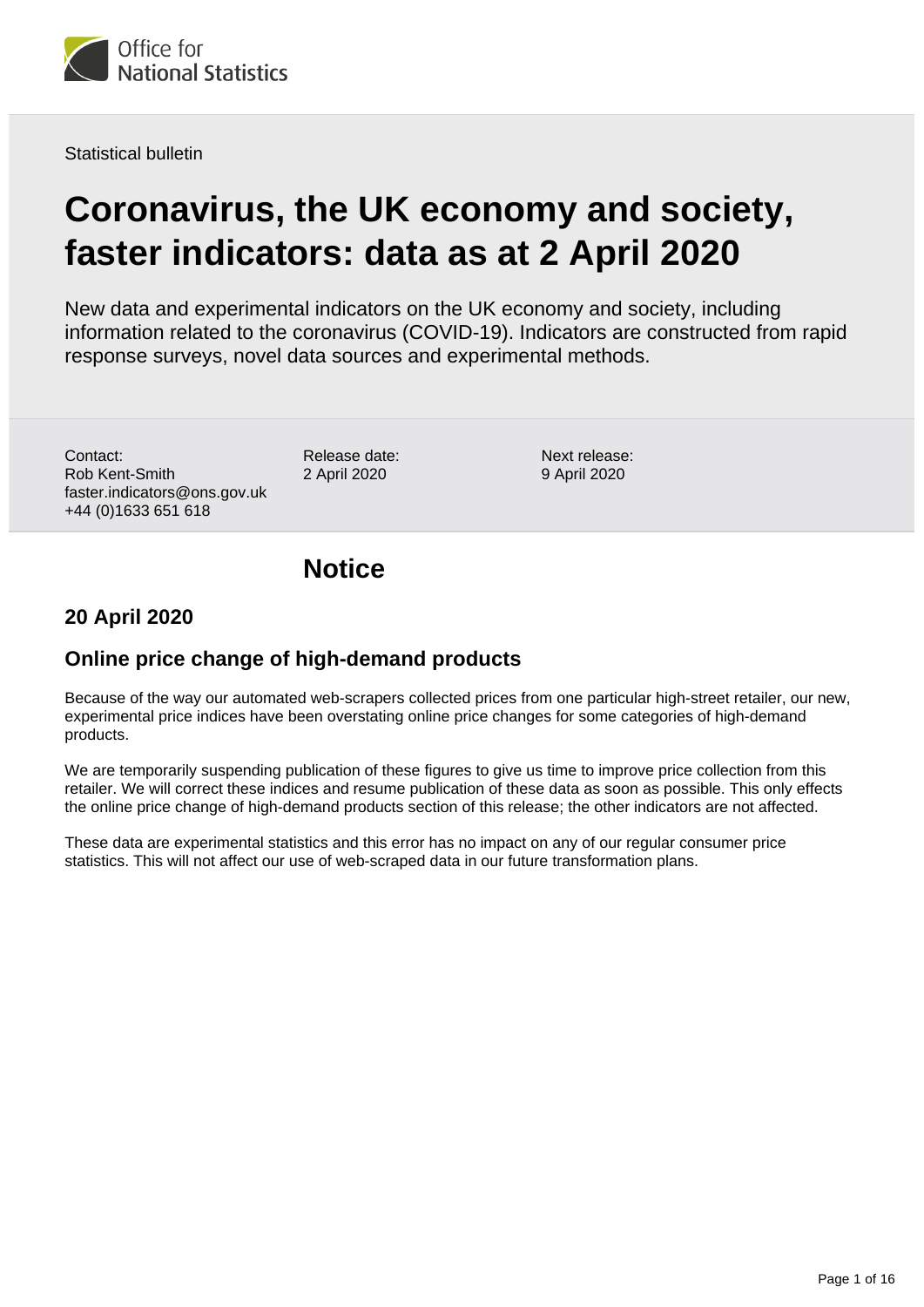# **Table of contents**

- 1. [New weekly indicators in response to the coronavirus \(COVID-19\)](#page-2-0)
- 2. [Main points](#page-2-1)
- 3. [Business Impact of Coronavirus \(COVID-19\) Survey](#page-2-2)
- 4. [Online price change for high-demand products \(HDPs\)](#page-6-0)
- 5. [Shipping indicators](#page-9-0)
- 6. [Coronavirus, the UK economy and society, faster indicators data](#page-12-0)
- 7. [Glossary](#page-12-1)
- 8. [Measuring the data](#page-13-0)
- 9. [Strengths and limitations](#page-14-0)
- 10. [Related links](#page-15-0)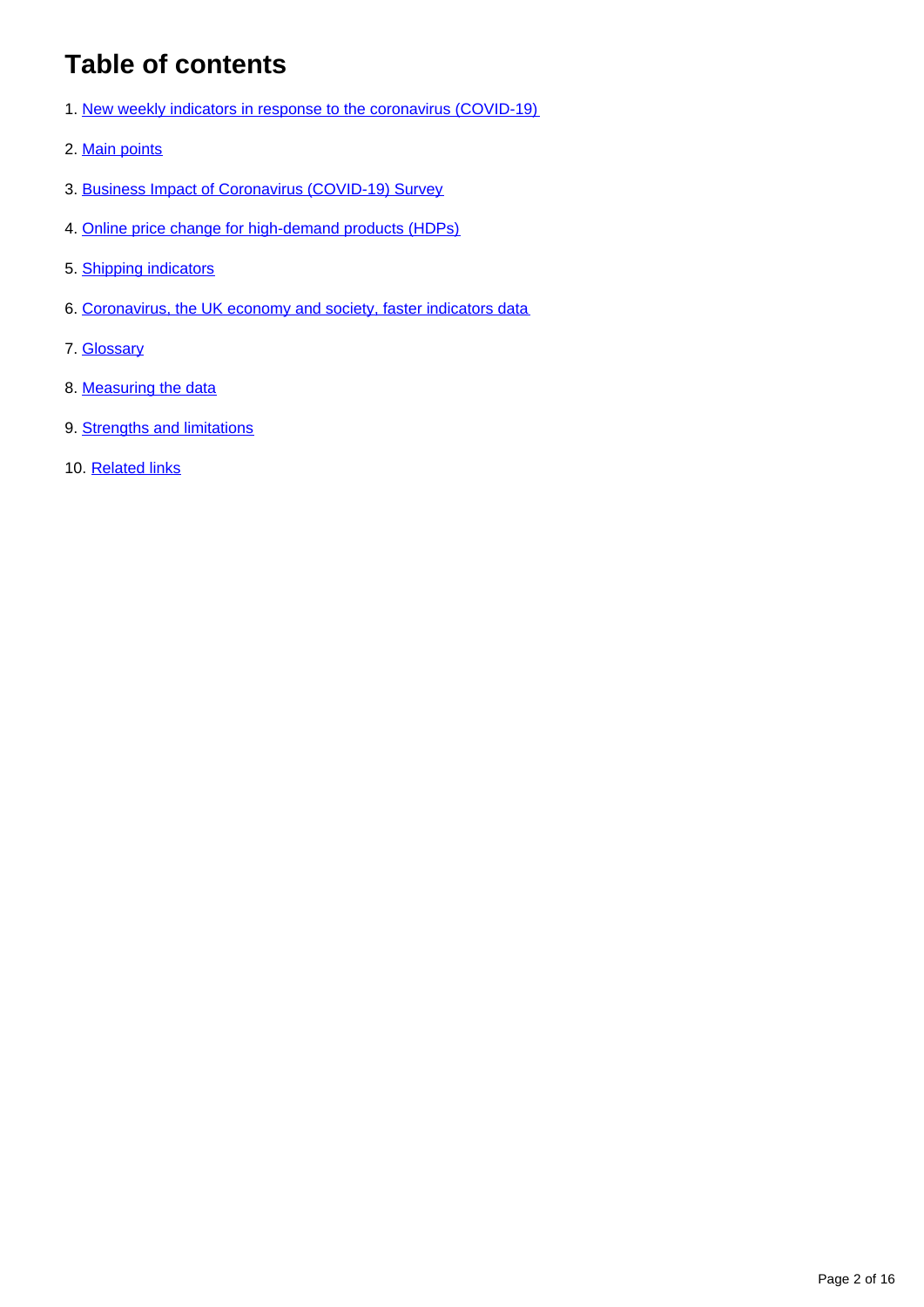# <span id="page-2-0"></span>**1 . New weekly indicators in response to the coronavirus (COVID-19)**

This is the first publication of our new, weekly release containing data and [experimental](https://www.ons.gov.uk/methodology/methodologytopicsandstatisticalconcepts/guidetoexperimentalstatistics) indicators about the condition of the UK society and economy and the impact of the coronavirus (COVID-19) pandemic. Some of the metrics contained in this publication will become regular releases, while others will be one-off pieces of analysis. Today's publication contains two new indicators: one on business impacts and one on online price changes for high-demand products.

Initial results are presented from the new fortnightly [Business Impact of Coronavirus \(COVID-19\) Survey \(BICS\)](https://www.ons.gov.uk/surveys/informationforbusinesses/businesssurveys/businessimpactofcoronaviruscovid19survey) for the period 9 March to 22 March 2020, covering business turnover, workforce, producer prices and trade.

Experimental weekly online price indices are presented for several high-demand products (HDPs) for the period 16 March to 29 March 2020, covering items such as long-life food, health and household and hygiene products.

These data are experimental statistics and have been developed to provide early indicators of the impact of COVID-19 in a timely way.

# <span id="page-2-1"></span>**2 . Main points**

- Of those 3,642 businesses who responded to the [Business Impact of Coronavirus \(COVID-19\) Survey](https://www.ons.gov.uk/surveys/informationforbusinesses/businesssurveys/businessimpactofcoronaviruscovid19survey)  [\(BICS\),](https://www.ons.gov.uk/surveys/informationforbusinesses/businesssurveys/businessimpactofcoronaviruscovid19survey) 45% reported turnover that was "lower than expected" for the period 9 to 22 March 2020.
- Over a quarter (27%) of responding businesses said they were reducing staff levels in the short term, while 5% reported recruiting staff in the short term.
- Almost half (46%) of businesses who responded said that they had encouraged their staff had to work from home in the period 9 March to 22 March 2020.
- The majority of responding businesses reported that the prices they buy and sell at were stable, with 68% of businesses who responded reporting no change to their selling prices and 63% reporting that the costs of buying goods and services generally stayed the same in the period 9 March to 22 March 2020.
- For those businesses that responded where importing and exporting were applicable, 57% of importers and 59% of exporters reported that trade had been affected by COVID-19.
- Overall, online prices of items in the high-demand products (HDPs) basket have increased by 1.1% over the period week 1 (16 to 22 March) to week 2 (23 to 29 March).
- Over the same period, most items in the basket saw modest price changes, with 13 out of the 22 items showing price changes between negative 1.0% and positive 1.0%.
- In the week commencing 16 March 2020, both unique shipping visits and total shipping visits increased on a UK level, but some large UK ports saw decreases in unique visits in this period.

Online price data are created using experimental methods where a selection of HDPs are determined based on anecdotal evidence. Results from the BICS are experimental and should be interpreted with caution as the survey is both new and voluntary; the latter may mean that the results reflect only the characteristics of those who responded and not the wider business population.

# <span id="page-2-2"></span>**3 . Business Impact of Coronavirus (COVID-19) Survey**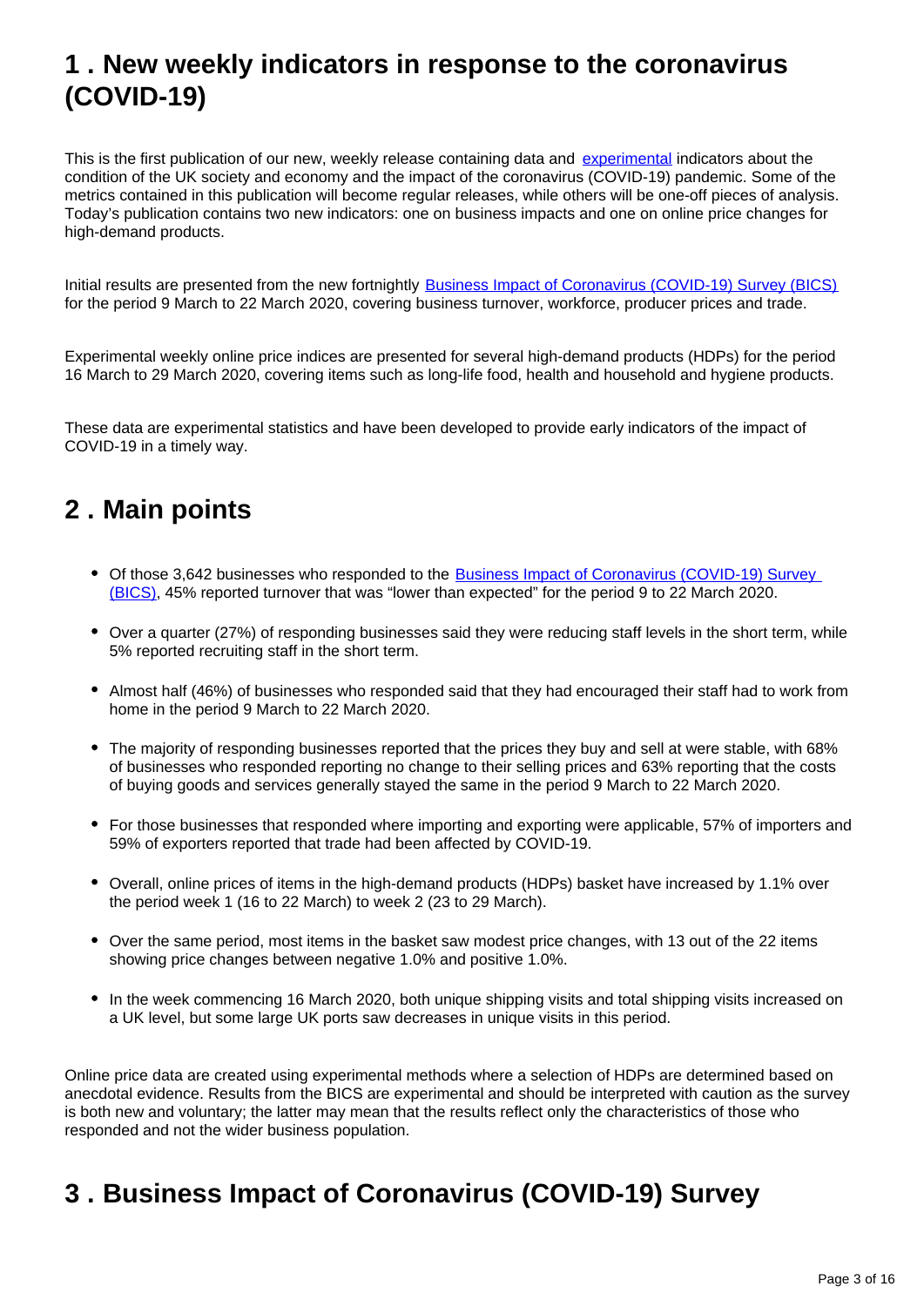## **Financial performance**

### **Figure 1: 45% of businesses that responded reported that their turnover was "lower than normal"**

### **Effect on turnover, percentage of all responding businesses, UK, 9 March to 22 March 2020**

## Figure 1: 45% of businesses that responded reported that their turnover was "lower than normal"

Effect on turnover, percentage of all responding businesses, UK, 9 March to 22 March 2020



#### **Source: Office for National Statistics – Coronavirus, the UK economy and society, faster indicators**

#### **Notes:**

1. Bars will not sum to 100 as a fourth category, Financial performance not affected, is not included on this chart.

Of the businesses that had responded to date, approximately 45% reported that their turnover was lower than their normal range, 5% reported their turnover was higher than their normal range, and 9% reported that while their turnover had been affected between the period 9 to 22 March 2020, it was still within their normal range. Of the affected businesses, 98% of those that reported that their turnover was abnormally affected between this period attributed this to the coronavirus (COVID-19). These effects were widespread across all sectors.

Most of the period that businesses were asked to refer to and report on occurred before the closure of all "nonessential" businesses, which formally came into effect from 20 March 2020. This included nightclubs, theatres, cinemas, gyms and leisure centres being ordered to close immediately from this date in response to COVID-19. It is likely that the weakness in turnover reported by many businesses reflects, in part, consumers' anticipation of that announcement and their increase in social distancing.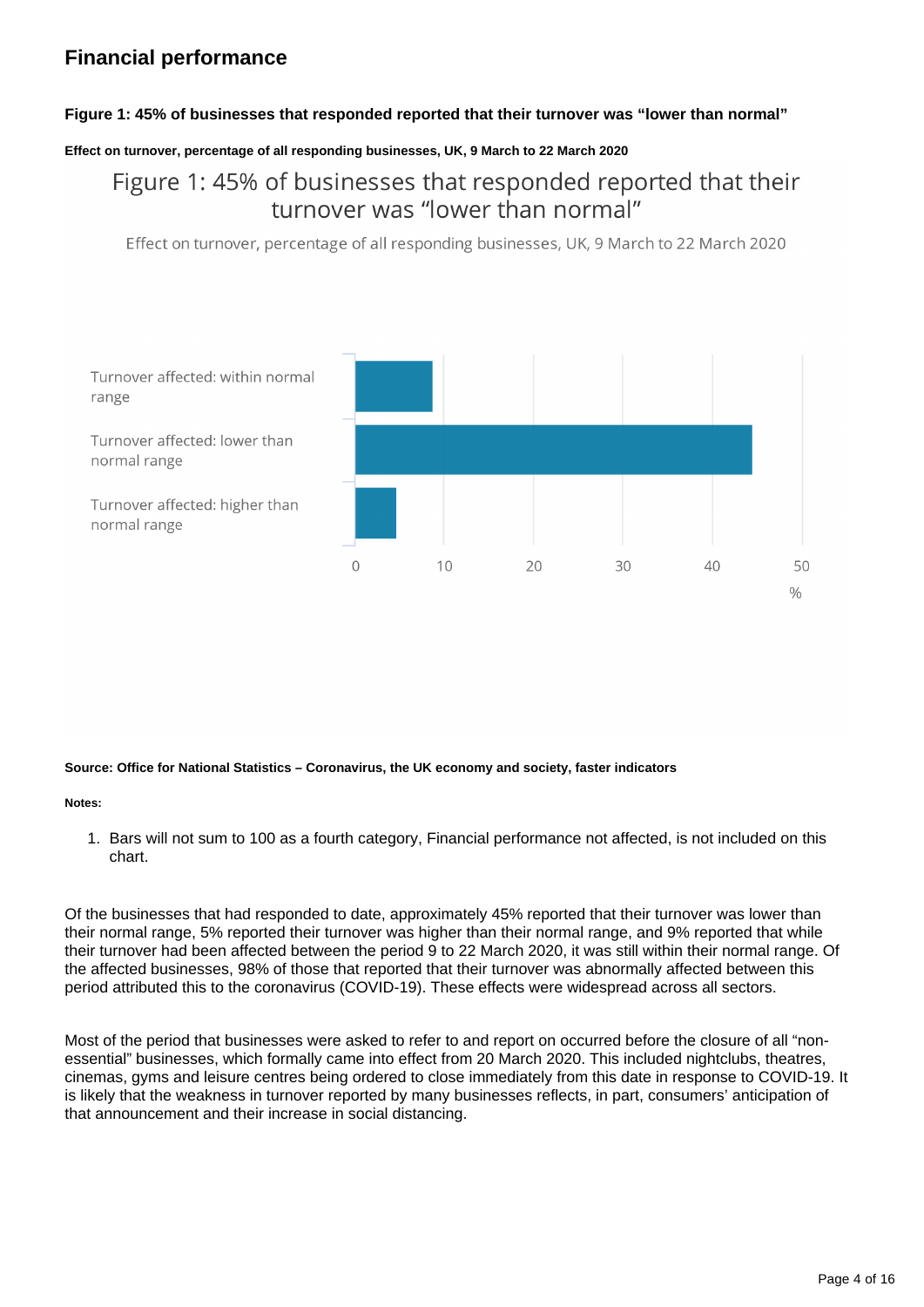### **More about coronavirus**

- Find the latest on [coronavirus \(COVID-19\) in the UK](https://www.ons.gov.uk/peoplepopulationandcommunity/healthandsocialcare/conditionsanddiseases).
- All ONS analysis, summarised in our [coronavirus roundup.](https://www.ons.gov.uk/peoplepopulationandcommunity/healthandsocialcare/conditionsanddiseases/articles/coronaviruscovid19roundup/2020-03-26)
- View [all coronavirus data.](https://www.ons.gov.uk/peoplepopulationandcommunity/healthandsocialcare/conditionsanddiseases/datalist)

### **Workforce**

### **Figure 2: Measures taken to manage workforce as a result of COVID-19**

### **Percentage of all businesses, UK, 9 March to 22 March 2020**

## Figure 2: Measures taken to manage workforce as a result of  $COVID-19$





#### **Source: Office for National Statistics – Coronavirus, the UK economy and society, faster indicators**

#### **Notes:**

1. The percentages in this chart will not sum to 100 as businesses were able to select multiple options.

Of businesses that responded to our survey, almost half (46%) reported encouraging their staff to work from home between 9 March and 22 March 2020, with 46% of businesses making it mandatory for staff to work from home. However, it should be noted that there is likely overlap in these figures.

Over a quarter (27%) of responding businesses said they were reducing staff levels in the short term in the period 9 March to 22 March 2020, while 5% reported that they were recruiting staff in the short term.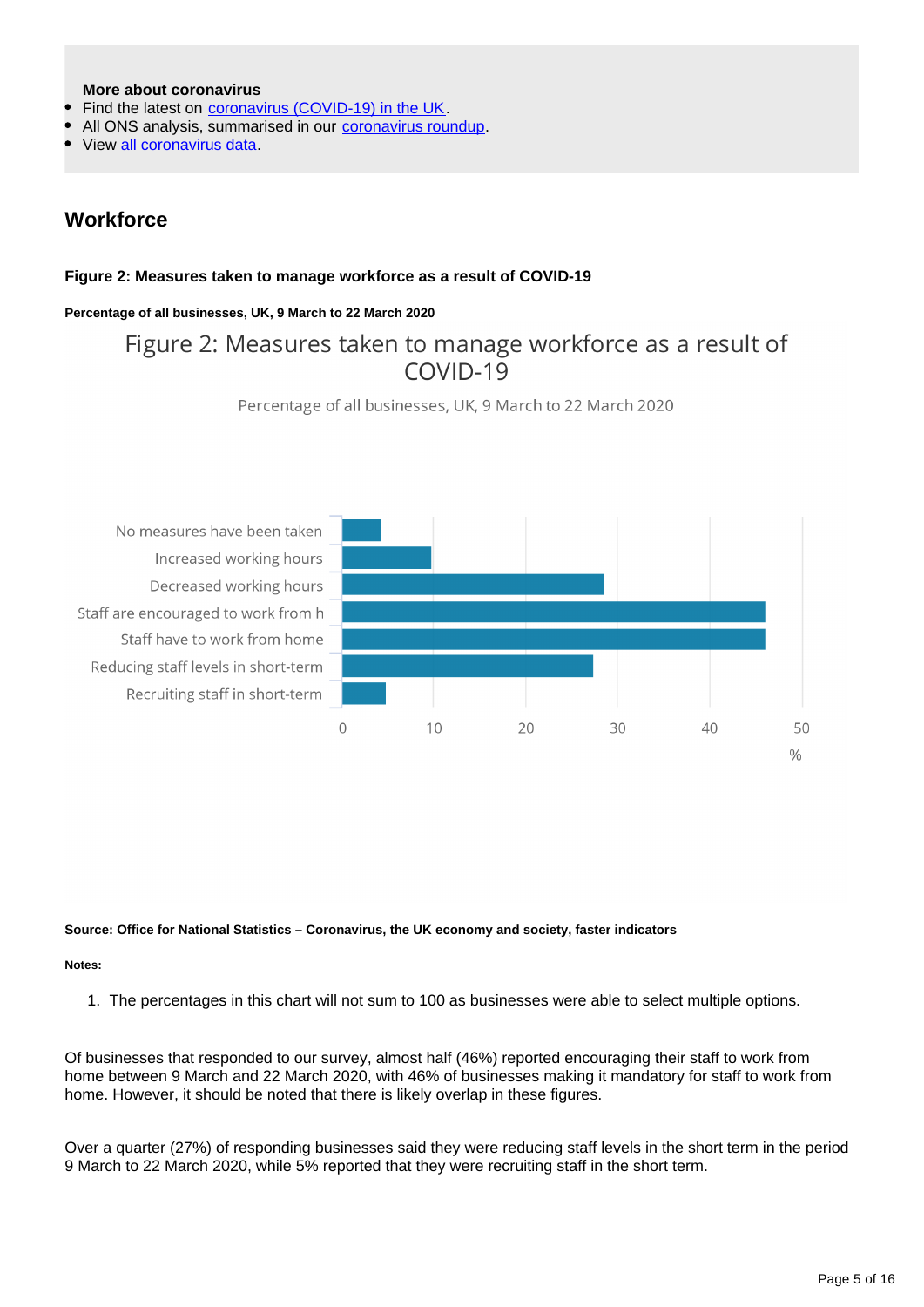## **Prices**

### **Figure 3: Impact on prices bought and sold**

### **Percentage of all responding businesses, UK, 9 March to 22 March 2020**

## Figure 3: Impact on prices bought and sold

Percentage of all responding businesses, UK, 9 March to 22 March 2020



Price of Materials, goods, services bought in the past two weeks

Price of Materials, goods, services sold in the past two weeks

#### **Source: Office for National Statistics – Coronavirus, the UK economy and society, faster indicators**

#### **Notes:**

1. "Other" category includes responses for "mixed changes" and "not sure".

Between 9 March and 22 March 2020, prices of materials, goods or services bought generally stayed the same for 63% of responding businesses. However, 12% of responding businesses reported that prices had increased.

In the same period, 68% of responding businesses reported not having to change the price of items they sold.

Of businesses that responded, 48% were able to get required materials, goods or services from within the UK in the given period. An additional 19% of reporting business were able to get the required materials, goods or services but had to change suppliers to do so. Of reporting businesses, 13% were unable to get required materials, goods or services.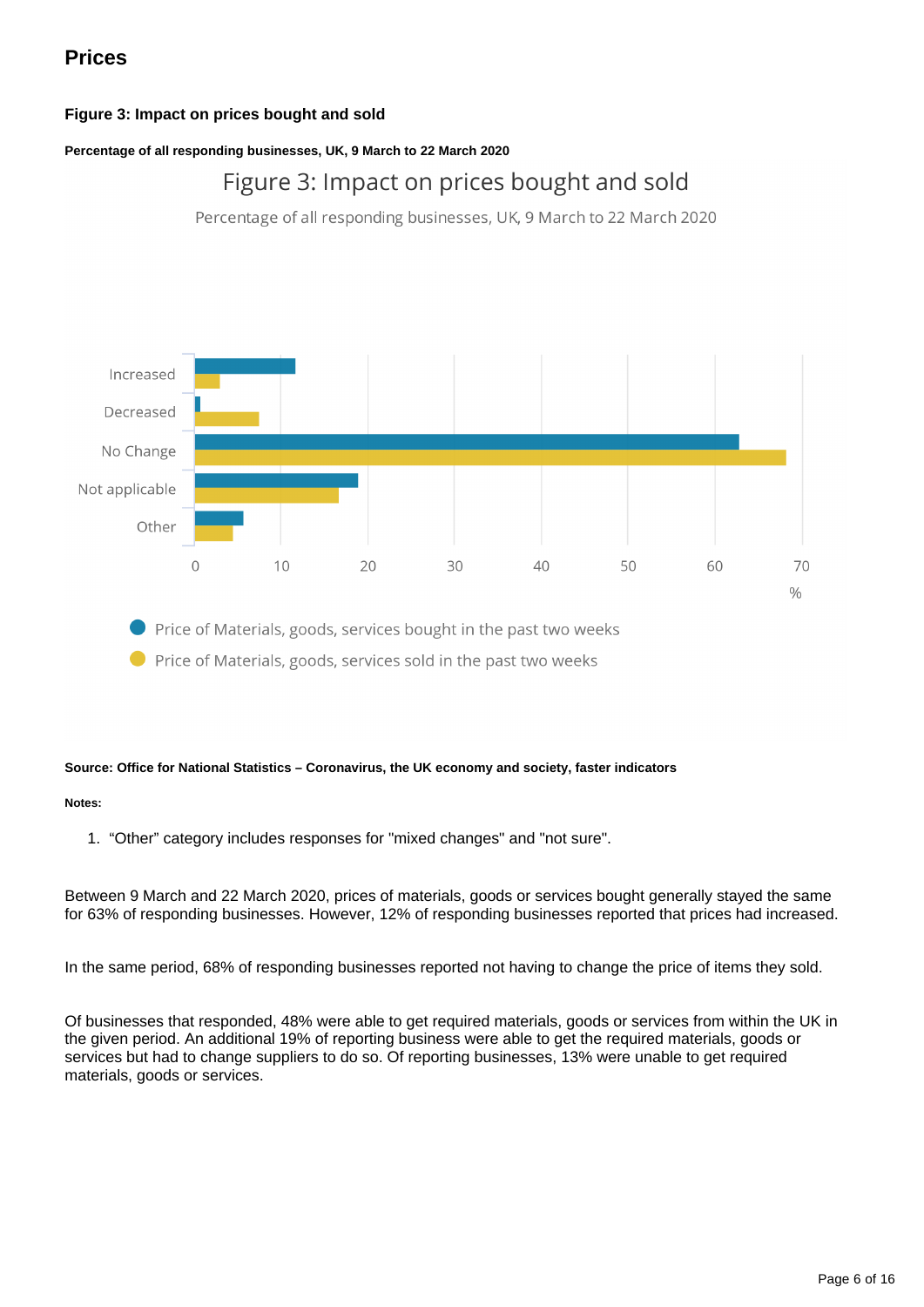### **Trade and supply chains**

### **Figure 4: The majority of importing and exporting businesses felt the impact of COVID-19 in the past two weeks**

### **Percentage of all responding businesses, UK, 9 March to 22 March 2020**

## Figure 4: The majority of importing and exporting businesses felt the impact of COVID-19 in the past two weeks

Percentage of all responding businesses, UK, 9 March to 22 March 2020



#### **Source: Office for National Statistics – Coronavirus, the UK economy and society, faster indicators**

#### **Notes:**

1. These data include goods and services for import and export.

Of businesses that responded to our survey, a higher percentage of businesses reported exports being affected by COVID-19 than unaffected (20% and 14%, respectively). The same pattern was seen regarding the impact on imports (24% and 18%, respectively). Excluding businesses that said the question was not applicable, almost three-fifths (59% of exporters and 57% of importers) of respondents said their trade had been affected by COVID-19.

# <span id="page-6-0"></span>**4 . Online price change for high-demand products (HDPs)**

A timely indication of price change for high-demand products (HDPs) has been developed by the Office for National Statistics (ONS) covering the period 16 March to 29 March 2020. These indices are produced using different methods and quality thresholds to the regular ONS measures of [consumer price inflation;](https://www.ons.gov.uk/economy/inflationandpriceindices/bulletins/consumerpriceinflation/february2020) as such, they should not be used to pre-empt any future consumer price inflation publication.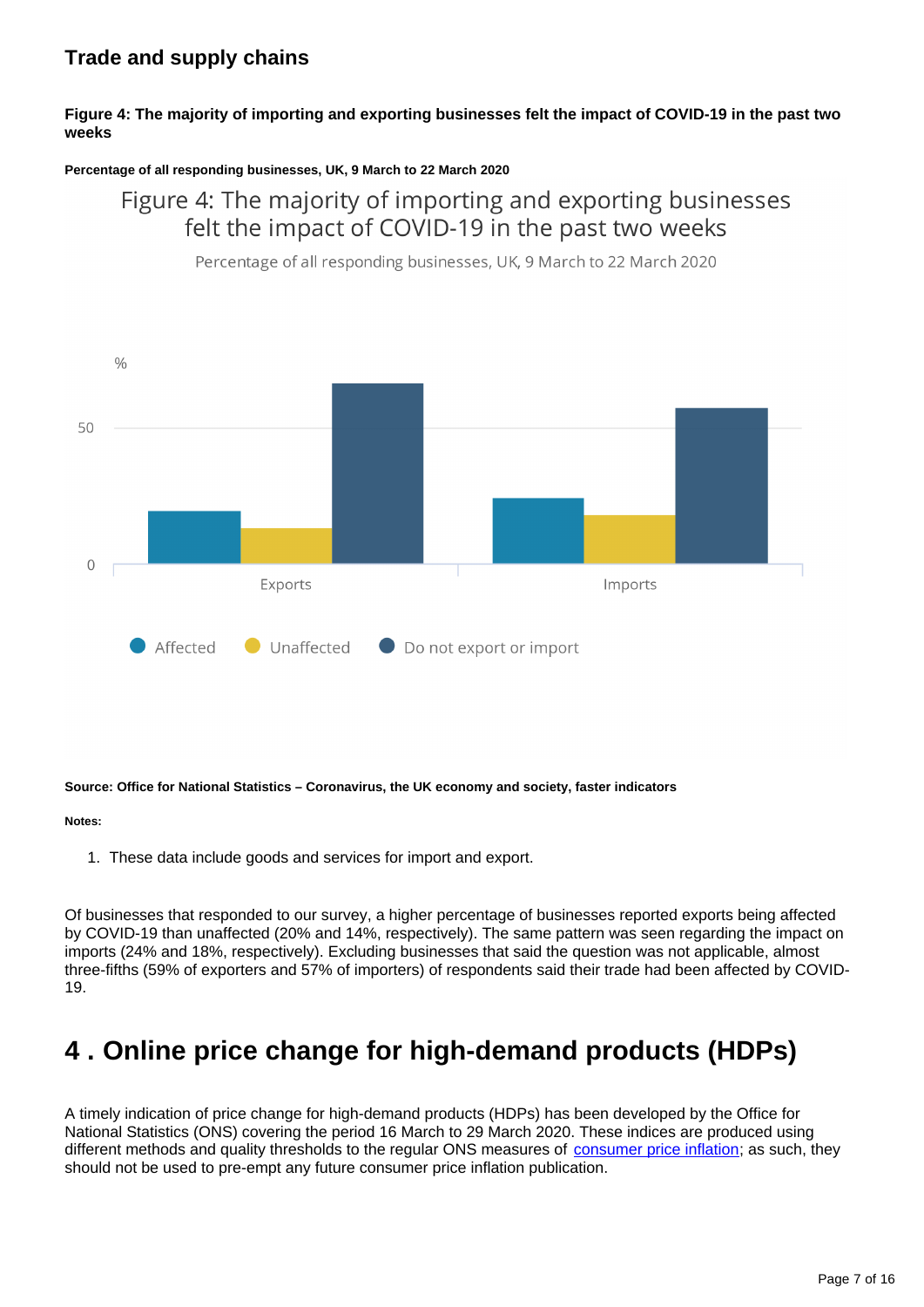These products (listed in Table 1) were chosen using anecdotal evidence on products that saw increased demand from consumers during the early stage of the pandemic. Prices were scraped from a number of UK retailers. For more information on the methods and data sources used for these price indices, please see **[Measuring the data](https://www.ons.gov.uk/peoplepopulationandcommunity/healthandsocialcare/conditionsanddiseases/bulletins/coronavirustheukeconomyandsocietyfasterindicators/dataasat2april2020#measuring-the-data).** 

Table 1: Items in the high-demand products (HDPs) basket

| Long-life food | Household & hygiene<br>products  | <b>Health</b>                | Other    |
|----------------|----------------------------------|------------------------------|----------|
| Dried pasta    | Antibacterial wipes - hand       | Ibuprofen                    | Pet food |
| Long-life milk | Antibacterial wipes -<br>surface | Paracetamol                  |          |
| Pasta sauce    | Handwash                         | Cough and cold<br>Medication |          |
| Rice           | Kitchen rolls                    | Vitamin C                    |          |
| Tinned beans   | <b>Tissues</b>                   |                              |          |
| Tinned soup    | Toilet rolls                     |                              |          |
| Baby food      | Spray cleaning products          |                              |          |
| Flour          | <b>Nappies</b>                   |                              |          |
| Tomato puree   |                                  |                              |          |

Source: Office for National Statistics – Coronavirus, the UK economy and society, faster indicators

A weekly [Jevons index](https://www.statisticsauthority.gov.uk/wp-content/uploads/2016/04/Elementary-aggregate-formula-description-action-2.pdf) has been produced for each of these items. For this release, only two weeks of data are available: 16 March to 22 March (week 1) and 23 March to 29 March (week 2). This time series will be expanded in future releases. The price change from week 1 to week 2 for each item is presented in Figure 5.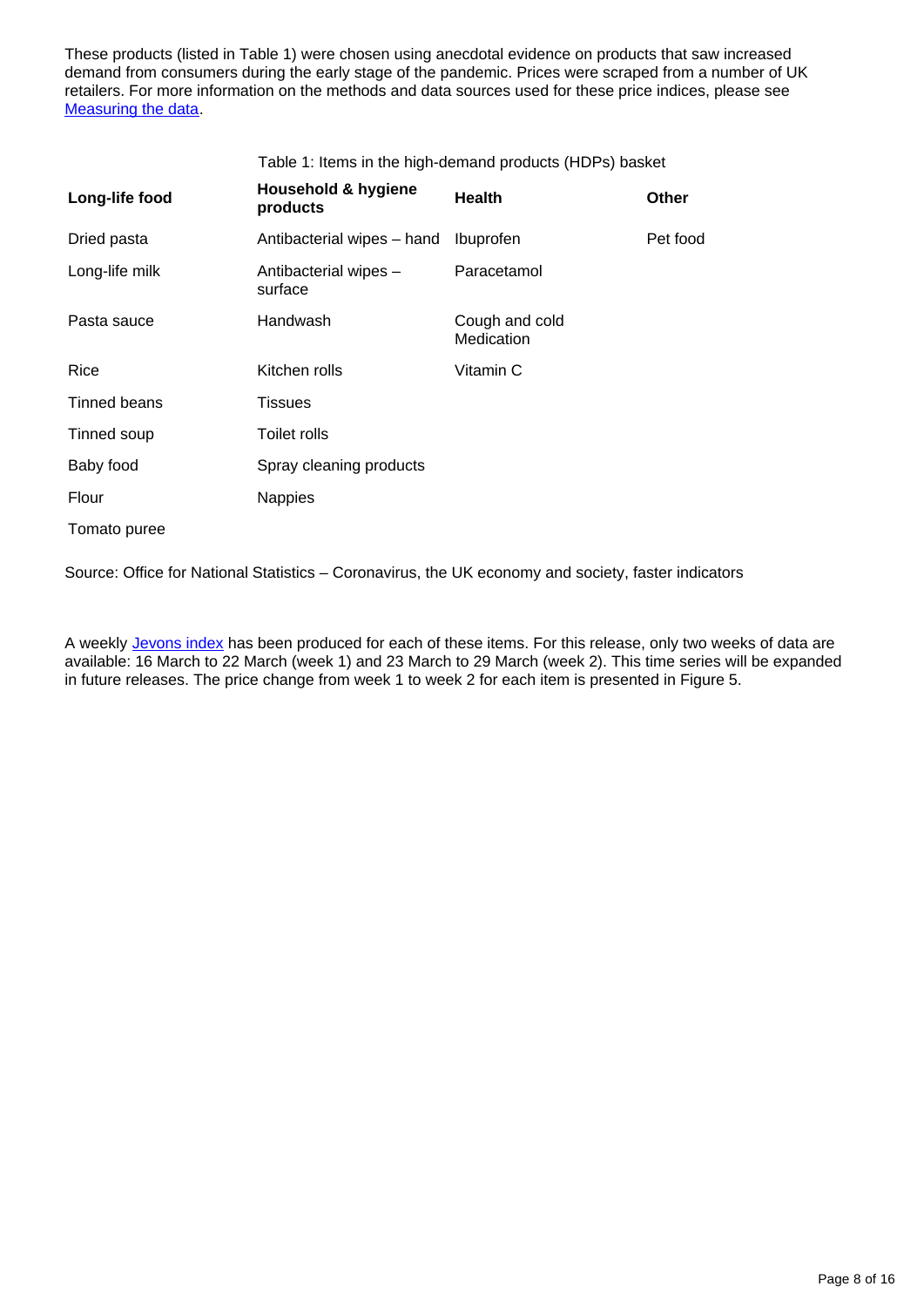### **Figure 5: Overall, online prices of items in the HDP basket have increased by 1.1% over the period week 1 to week 2**

**Online price change of high-demand products (HDPs), percentage change between week 1 (16 to 22 March) and week 2 (23 to 29 March), UK**

Figure 5: Overall, online prices of items in the HDP basket have increased by 1.1% over the period week 1 to week 2

Online price change of high-demand products (HDPs), percentage change between week 1 (16 to 22 March) and week 2 (23 to 29 March), UK



**Source: Office for National Statistics – Coronavirus, the UK economy and society, faster indicators**

Figure 5 shows that, compared with week 1, there was a wide range of price movements for items in the HDP basket. At the higher end, prices for cough and cold medication rose by 10.7% over the period from week 1 (16 to 22 March) to week 2 (23 to 29 March) for the retailers sampled. Most items saw more modest price changes, with 13 out of the 22 items showing price changes between negative 1.0% and positive 1.0%. At the lower end, antibacterial surface wipes saw a price fall of 2.8% over the same period.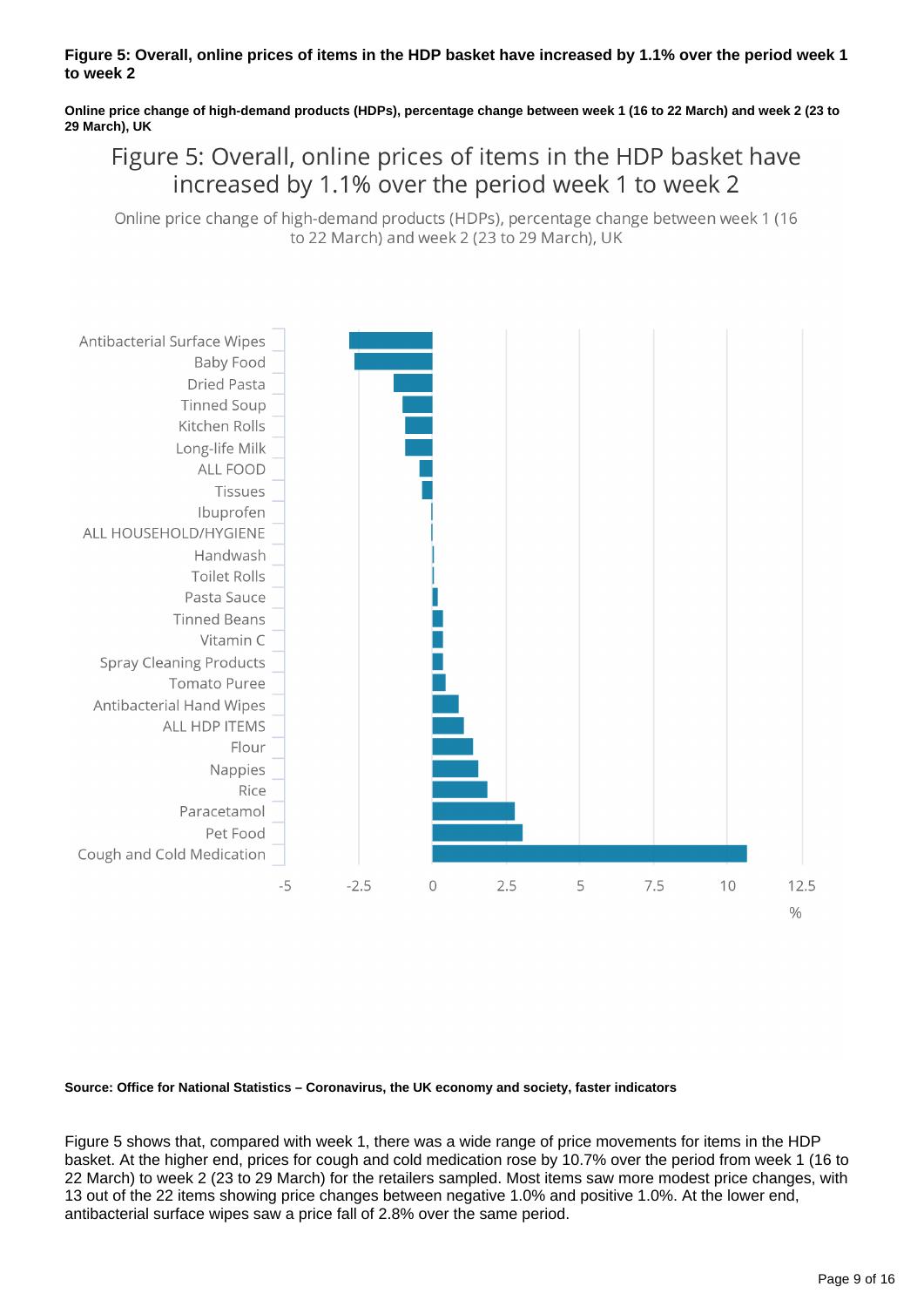Aggregate indices were also produced for all items in the HDP basket, long-life food items, and household and hygiene items. These aggregate indices show that overall, online prices of items in the HDP basket have increased by 1.1% over the period for the retailers sampled. For long-life food items, prices have remained fairly stable, with an overall price fall of 0.4%. Prices for household and hygiene products remain unchanged (0.0%) over the period.

# <span id="page-9-0"></span>**5 . Shipping indicators**

This section discusses the shipping indicators based on counts of all vessels, cargo ships and tankers to the week commencing 16 March 2020 for weekly data and to the 28 March 2020 for our daily ships visits data. In this release, we have added the ports of Portsmouth and Tyne to our data; we have included data both with and without these additions in Figure 6 for comparison purposes, but in the future we will include Portsmouth and Tyne as standard.

The data for shipping presented here are not comparable with those given in previous releases. Following a review, we have changed the source of these data and improved the methodology used to produce them. We aim to increase the length of these time series in future releases.

As discussed in [Faster indicators of UK economic activity: shipping](https://datasciencecampus.ons.gov.uk/projects/faster-indicators-of-uk-economic-activity-shipping/), we expect the shipping indicators to be related to the import and export of goods.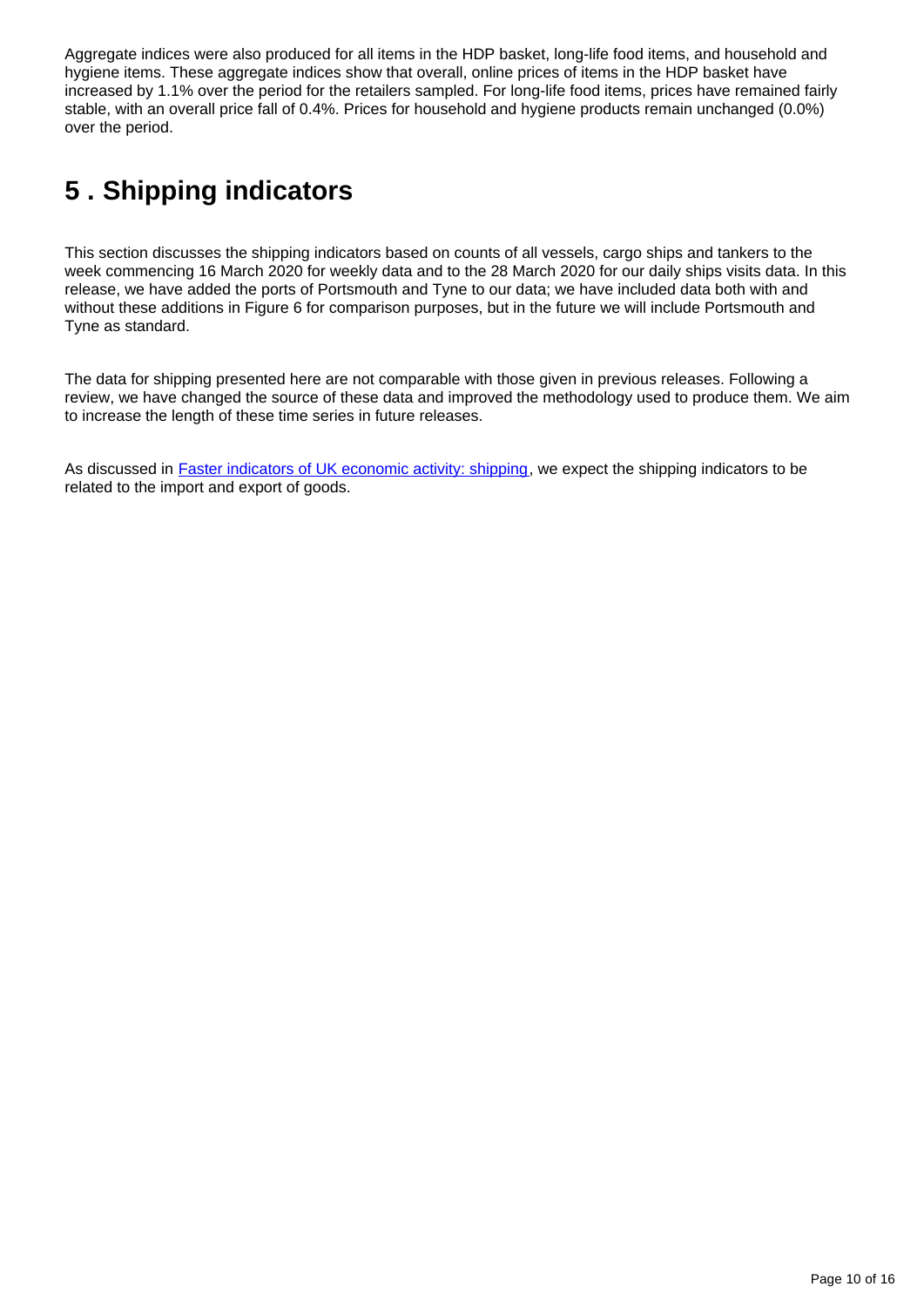### **Figure 6: Both unique visits and total visits increased in the week commencing 16 March 2020**

**Number of visits, not seasonally adjusted, UK, week commencing 2 December 2019 to week commencing 16 March 2020**

## Figure 6: Both unique visits and total visits increased in the week commencing 16 March 2020

Number of visits, not seasonally adjusted, UK, week commencing 2 December 2019 to week commencing 16 March 2020



#### **Source: Office for National Statistics – Coronavirus, the UK economy and society, faster indicators**

#### **Notes:**

1. The ports of Portsmouth and Tyne are new additions to the data this week. Given the time series that includes all ports is only available for the past six weeks, we have included the data on the previous basis as an indicator of previous movements.

In the week commencing 16 March 2020, the number of unique visits to UK ports grew by 2.4%. Total visits to UK ports grew by 2.1% in the same period.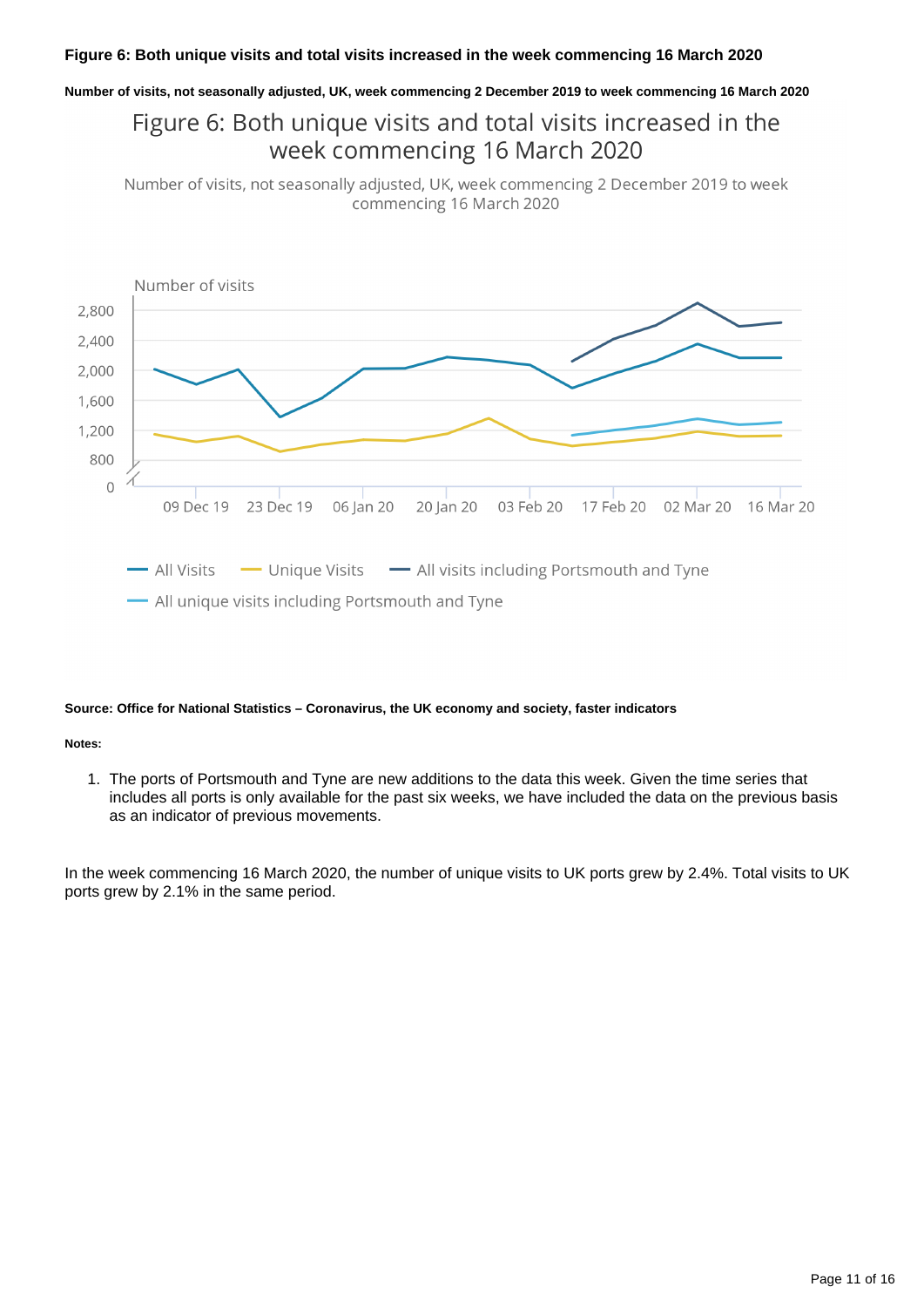### **Figure 7: Grimsby and Immingham remained the port with the most unique visits in the week commencing 16 March 2020, followed by London**

**Number of visits, not seasonally adjusted, UK, week commencing 2 December 2019 to week commencing 16th March 2020**

## Figure 7: Grimsby and Immingham remained the port with the most unique visits in the week commencing 16 March 2020, followed by London

Number of visits, not seasonally adjusted, UK, week commencing 2 December 2019 to week commencing 16th March 2020



#### **Source: Office for National Statistics – Coronavirus, the UK economy and society, faster indicators**

Grimsby and Immingham remained the port with the highest number of unique visits, despite a contraction of 3% in the week commencing 16 March 2020. The number of visits in the same period also declined in Southampton, Liverpool and the average measure of the smaller ports.

We have now started to include weekly shipping indicators for the ship visits. We will look to include more daily data in future releases.

This release is the first to include daily shipping visits; these data are available up to 28 March 2020. Figure 8 shows UK total visits for all ships and cargo and tanker ships.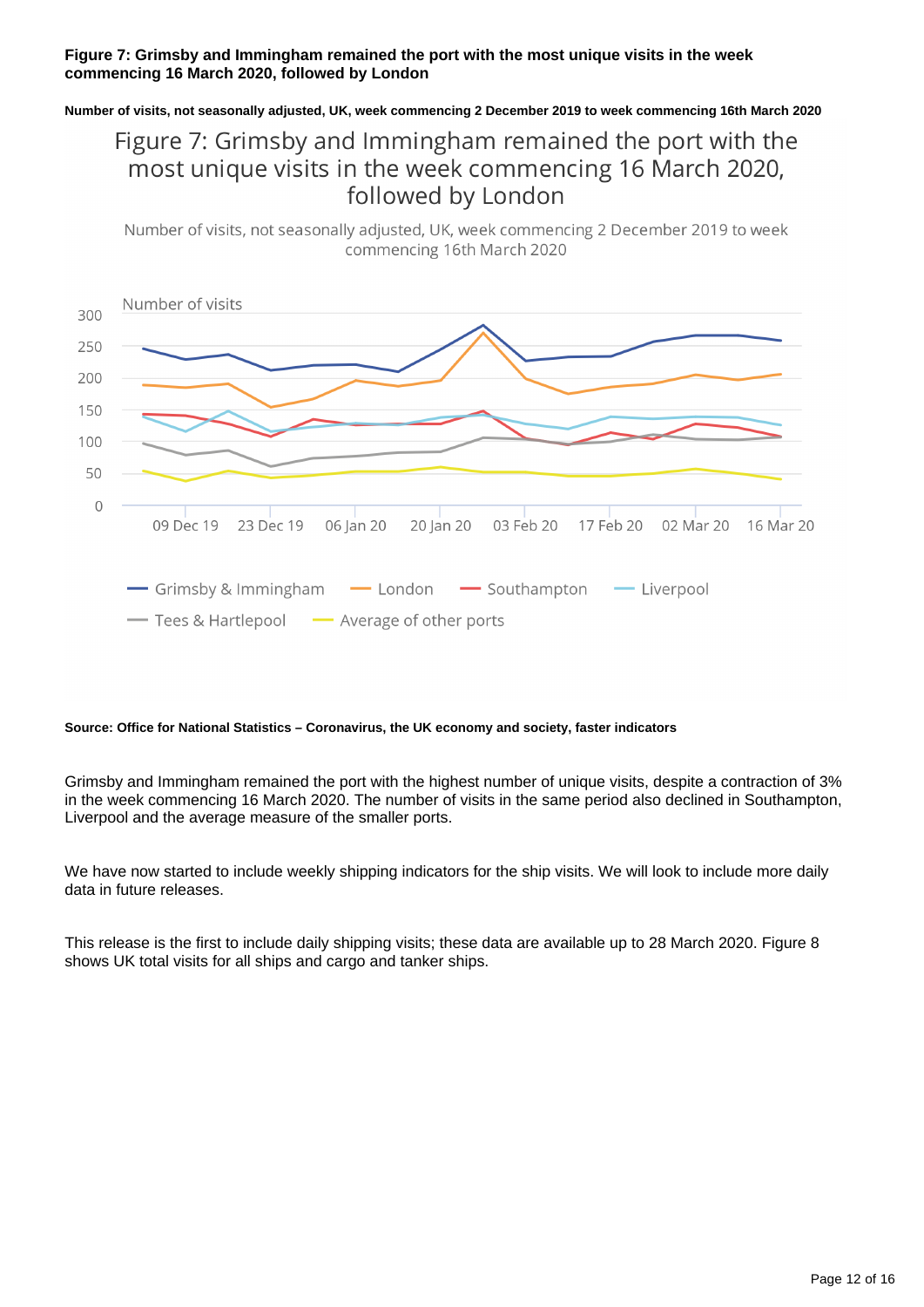### **UK, 14 February 2020 to 28 March 2020**

# Figure 8: Daily movements in shipping visits

UK, 14 February 2020 to 28 March 2020



**Source: Office for National Statistics – Coronavirus, the UK economy and society, faster indicators**

# <span id="page-12-0"></span>**6 . Coronavirus, the UK economy and society, faster indicators data**

[Weekly shipping indicators](https://www.ons.gov.uk/economy/economicoutputandproductivity/output/datasets/weeklyshippingindicators) Dataset | Released 2 April 2020 The weekly shipping indicators dataset associated with the faster indicators of UK economic activity.

### [Business Impact of COVID-19 Survey \(BICS\)](https://www.ons.gov.uk/economy/economicoutputandproductivity/output/datasets/businessimpactofcovid19surveybics)

Dataset | Released 2 April 2020 Initial results from the new BICS. This qualitative fortnightly survey covers business turnover, workforce, prices and trade. These data are not [official statistics](https://www.statisticsauthority.gov.uk/about-the-authority/uk-statistical-system/types-of-official-statistics/) but have been developed to deliver timely indicators to help understand the impact of COVID-19 in a timely way.

# <span id="page-12-1"></span>**7 . Glossary**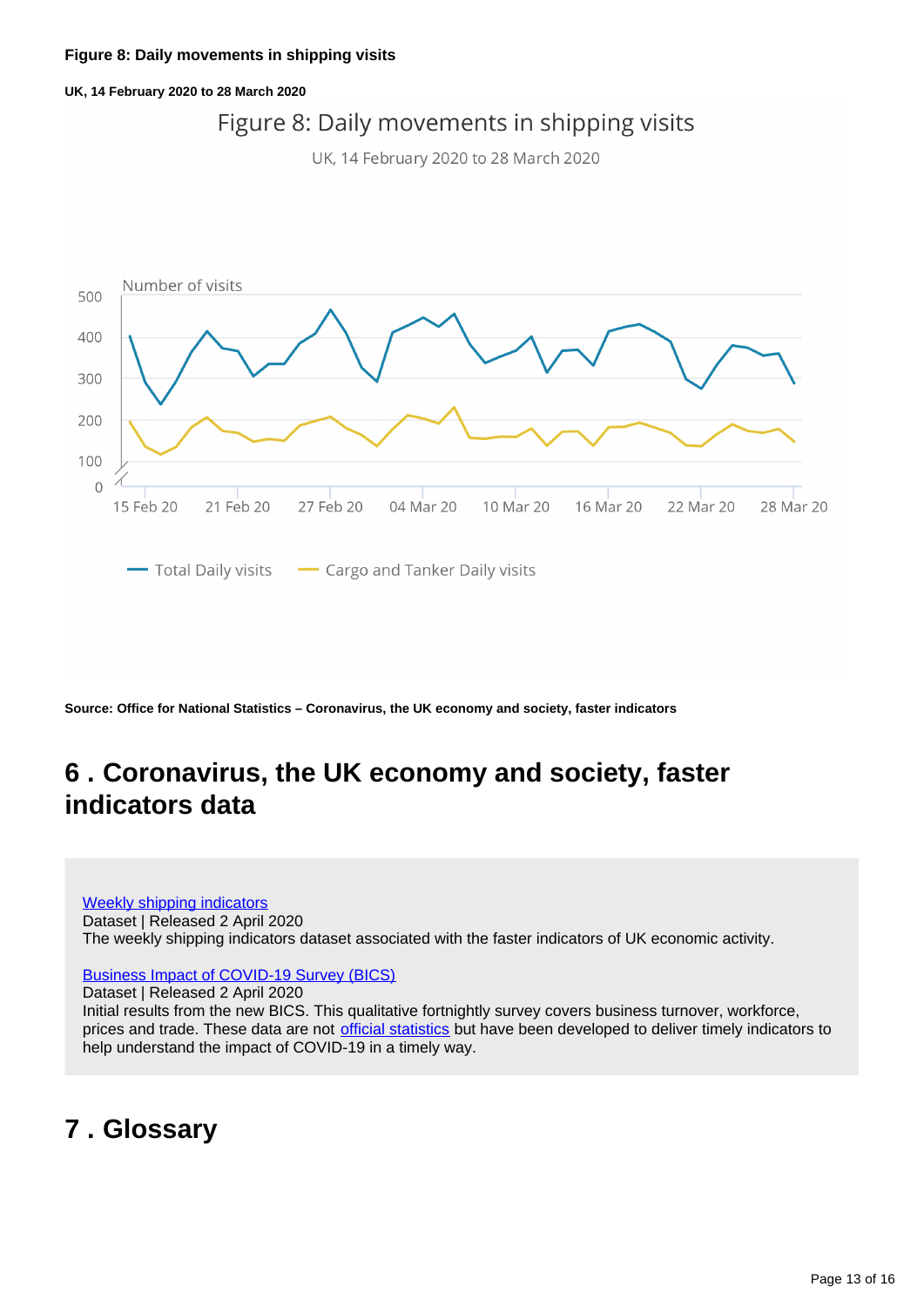### **Faster indicator**

A faster indicator provides insights into economic activity using close-to-real-time big data, administrative data sources, rapid response surveys or [experimental statistics,](https://www.ons.gov.uk/methodology/methodologytopicsandstatisticalconcepts/guidetoexperimentalstatistics) which represent useful economic and social concepts.

### **High-demand product (HDP) basket**

A HDP basket means everyday essential items that currently have a high consumer demand, including items from food, health and hygiene categories. The selection of these items was based on anecdotal evidence on patterns of consumer spend. The basket does not cover all items within these categories.

# <span id="page-13-0"></span>**8 . Measuring the data**

## **Shipping**

These weekly faster shipping indicators data are created through new [experimental](https://www.ons.gov.uk/methodology/methodologytopicsandstatisticalconcepts/guidetoexperimentalstatistics) methods and are not [official](https://www.statisticsauthority.gov.uk/about-the-authority/uk-statistical-system/types-of-official-statistics/)  [statistics.](https://www.statisticsauthority.gov.uk/about-the-authority/uk-statistical-system/types-of-official-statistics/) More quality and methodology information is available in Faster indicators of UK economic activity: [shipping](https://datasciencecampus.ons.gov.uk/projects/faster-indicators-of-uk-economic-activity-shipping/).

### **Business Impact of Coronavirus (COVID-19) Survey**

The indicators and analysis presented in this bulletin are based on responses from the new voluntary fortnightly business survey, which captures business' views on impact on turnover, prices, workforce and trade. These data relate to the period 9 March 2020 to 22 March 2020.

This survey included questions on turnover, staff, prices and trade. The survey was sent to around 17,800 UK businesses, but results presented in this release are based on a limited number of responses, around 20.5% (3,642) of all businesses surveyed who responded. Estimates from the **[Business Impact of Coronavirus \(COVID-](https://www.ons.gov.uk/surveys/informationforbusinesses/businesssurveys/businessimpactofcoronaviruscovid19survey)**[19\) Survey \(BICS\)](https://www.ons.gov.uk/surveys/informationforbusinesses/businesssurveys/businessimpactofcoronaviruscovid19survey) are currently unweighted and should be treated with caution when used to evaluate the impact of COVID-19 across the UK economy. Each business was assigned the same weight regardless of turnover, size or industry, and the data in the latest period are preliminary.

### **Online price change for high-demand products (HDPs)**

This analysis is based on experimental statistics. The price indices were produced using different methods and quality thresholds to the regular Office for National Statistics (ONS) measures of [consumer price inflation;](https://www.ons.gov.uk/economy/inflationandpriceindices/bulletins/consumerpriceinflation/february2020) as such, they should not be used to pre-empt any future consumer price inflation publication.

Prices were scraped from a number of large online UK retailers over the period 16 March to 29 March 2020 for selected items chosen to form the HDP basket. A weekly Jevons index was then produced for each of these item and retailer combinations. For more information, a detailed description of the [Jevons index](https://www.statisticsauthority.gov.uk/wp-content/uploads/2016/04/Elementary-aggregate-formula-description-action-2.pdf) is available. An average price was calculated for each unique product for the period 16 March to 22 March (week 1) and compared with the average price for each product in the period 23 March to 29 March (week 2). A geometric mean was then calculated from these price relatives to form the elementary aggregate indices. It is envisaged that a chained Jevons method will be used in future periods to expand the time series.

These indices were then aggregated using the most recent retailer expenditure shares from the 2017 Annual Business Survey (ABS) to calculate an overall item index. These indices are therefore not representative of the whole retail population; for example, price change in smaller independent shops were not captured in this data collection.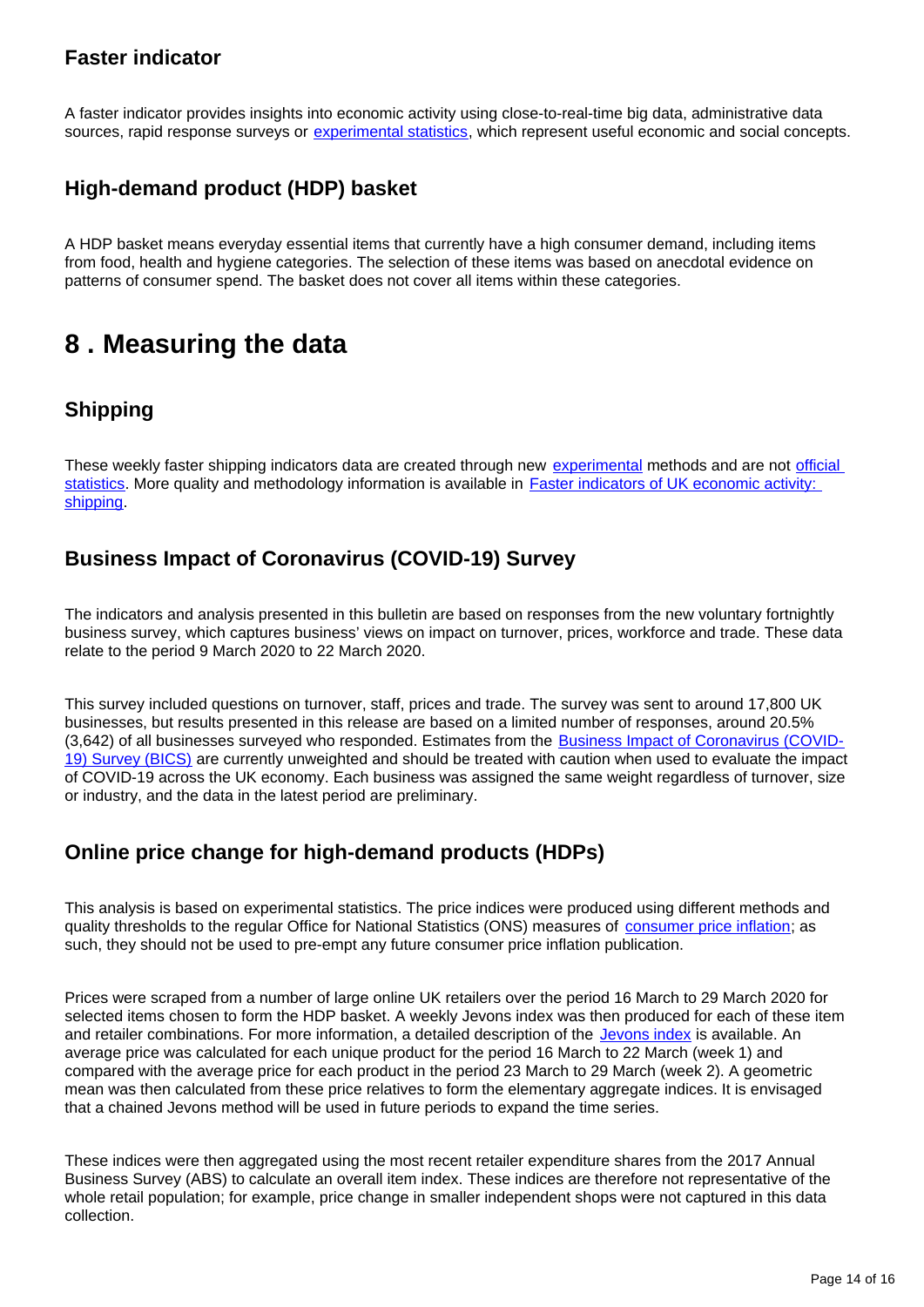To calculate the aggregate long-life food index, all household hygiene index and all items index, approximate item weights were calculated from weights for similar categories in the headline Consumer Prices Index including owner occupiers' housing costs (CPIH) basket. Some items such as antibacterial wipes are not currently collected in the CPIH, so it has not been possible to provide a baseline estimate of change for these products.

[Strengths and limitations](https://www.ons.gov.uk/peoplepopulationandcommunity/healthandsocialcare/conditionsanddiseases/bulletins/coronavirustheukeconomyandsocietyfasterindicators/dataasat2april2020#strengths-and-limitations) of these data sources and methods are covered in the next section.

### **Ongoing publication of COVID-19-related data**

We will be publishing this faster indicator bulletin on a weekly basis during the COVID-19 pandemic. This is to ensure we are meeting user needs for more timely data. We will be adding new data and experimental indicators as and when data become available each week.

This publication will include regular updated data from the new fortnightly survey, BICS, and online prices for HDPs.

# <span id="page-14-0"></span>**9 . Strengths and limitations**

### **Business Impact of Coronavirus (COVID-19) Survey (BICS) data**

The data from the new fortnightly **[Business Impact of Coronavirus \(COVID-19\) Survey \(BICS\)](https://www.ons.gov.uk/surveys/informationforbusinesses/businesssurveys/businessimpactofcoronaviruscovid19survey)** are based on a response rate of 20.5% and cover the period 9 March to 22 March 2020, across all business sectors. The survey is voluntary, and the data are businesses' qualitative responses, which should be treated with caution as results reflect the characteristics of those who responded and not necessarily the wider business population. The questions used in the survey ask respondents to categorise where turnover, workforce, prices or trade are "usual" for the period. Where these are not, they are asked to categorise if the changes are because of COVID-19 or otherwise. The survey is designed to give an indication of the impact of COVID-19 on businesses and a timelier estimate than other surveys. These should not be used in place of [official statistics](https://www.statisticsauthority.gov.uk/about-the-authority/uk-statistical-system/types-of-official-statistics/) for such estimates, but instead they are included to support more timely information on the UK economy.

### **Online price change for high-demand products (HDPs)**

This is [experimental](https://www.ons.gov.uk/methodology/methodologytopicsandstatisticalconcepts/guidetoexperimentalstatistics) analysis. These indices were produced using different methods and quality thresholds to the regular Office for National Statistics (ONS) measures of [consumer price inflation,](https://www.ons.gov.uk/economy/inflationandpriceindices/bulletins/consumerpriceinflation/february2020) and they only cover a small proportion of the total consumer price inflation basket of items. As such, they should not be used to pre-empt any future consumer price inflation publication.

These estimates should not be used in place of official statistics for price change, but instead they are included to support more timely information on the UK economy. There are a number of caveats that should be applied to the data sources and method:

- no comparable replacement or quality adjustments have been applied, which may lead to downward bias in the indices
- owing to the nature of web-scraped data, there are no expenditure weights available at the product level; therefore, there is no accounting for consumer substitution within these items
- for retailers that have a clear label indicating that a product is out of stock, we have removed those items from the analysis; however, other retailers may not have a clear indication of this, so there may be products currently out of stock that have still been included